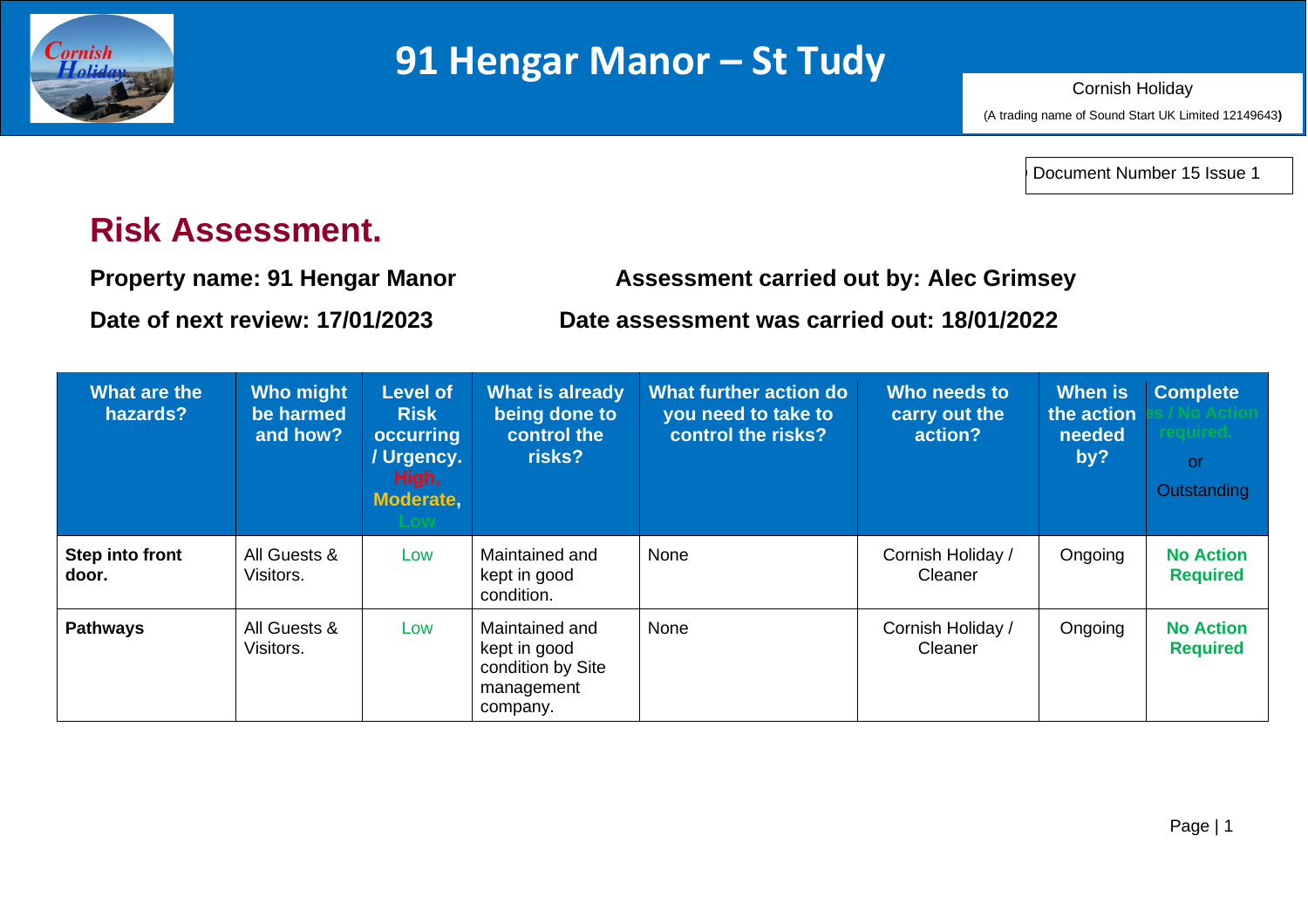

| <b>What are the</b><br>hazards?                                                                                                  | <b>Who might</b><br>be harmed<br>and how? | <b>Level of</b><br><b>Risk</b><br><b>occurring</b><br>/ Urgency.<br>High,<br>Moderate, | <b>What is already</b><br>being done to<br>control the<br>risks? | What further action do<br>you need to take to<br>control the risks?                                                                                                                                                                                                                                                                             | Who needs to<br>carry out the<br>action?                                              | <b>When</b> is<br>the action<br>needed<br>by? | <b>Complete</b><br>reauired.<br>or.<br>Outstanding       |
|----------------------------------------------------------------------------------------------------------------------------------|-------------------------------------------|----------------------------------------------------------------------------------------|------------------------------------------------------------------|-------------------------------------------------------------------------------------------------------------------------------------------------------------------------------------------------------------------------------------------------------------------------------------------------------------------------------------------------|---------------------------------------------------------------------------------------|-----------------------------------------------|----------------------------------------------------------|
| Legionella within<br>property as it has<br>been left empty for<br>some time.                                                     | All Guests &<br>Visitors.                 | Moderate.                                                                              | Nothing.                                                         | Follow legionella Cleaning<br>procedure prior to guests<br>arriving. (Procedure<br><b>PR02)</b>                                                                                                                                                                                                                                                 | A Grimsey / Cornish<br>Holiday.                                                       | 24 <sup>th</sup><br>January<br>2022           | Yes / NO<br><b>Action</b><br>required.                   |
| <b>Risk of infection</b><br>from Covid-19 and<br>spreading the<br>infection.<br>Our requests to<br>guests /<br>responsibilities. | All Guests,<br>Visitors &<br>Cleaners.    | <b>High</b>                                                                            | Nothing.                                                         | <b>Cleaners &amp; Guests need</b><br>to follow government<br>guidelines. (Policy PO01).<br>Email to be sent to guests<br>requesting them to<br>confirm they are healthy<br>and do not have<br>symptoms before<br>travelling and arriving at<br>accommodation.<br>Advice at the property<br>(guest book) to advise<br>what to do if they develop | H Grimsey / Cornish<br><b>Holiday &amp; Guests</b><br>H Grimsey / Cornish<br>Holiday. | Ongoing<br>Ongoing                            | <b>Yes and</b><br>Ongoing.<br><b>Yes and</b><br>Ongoing. |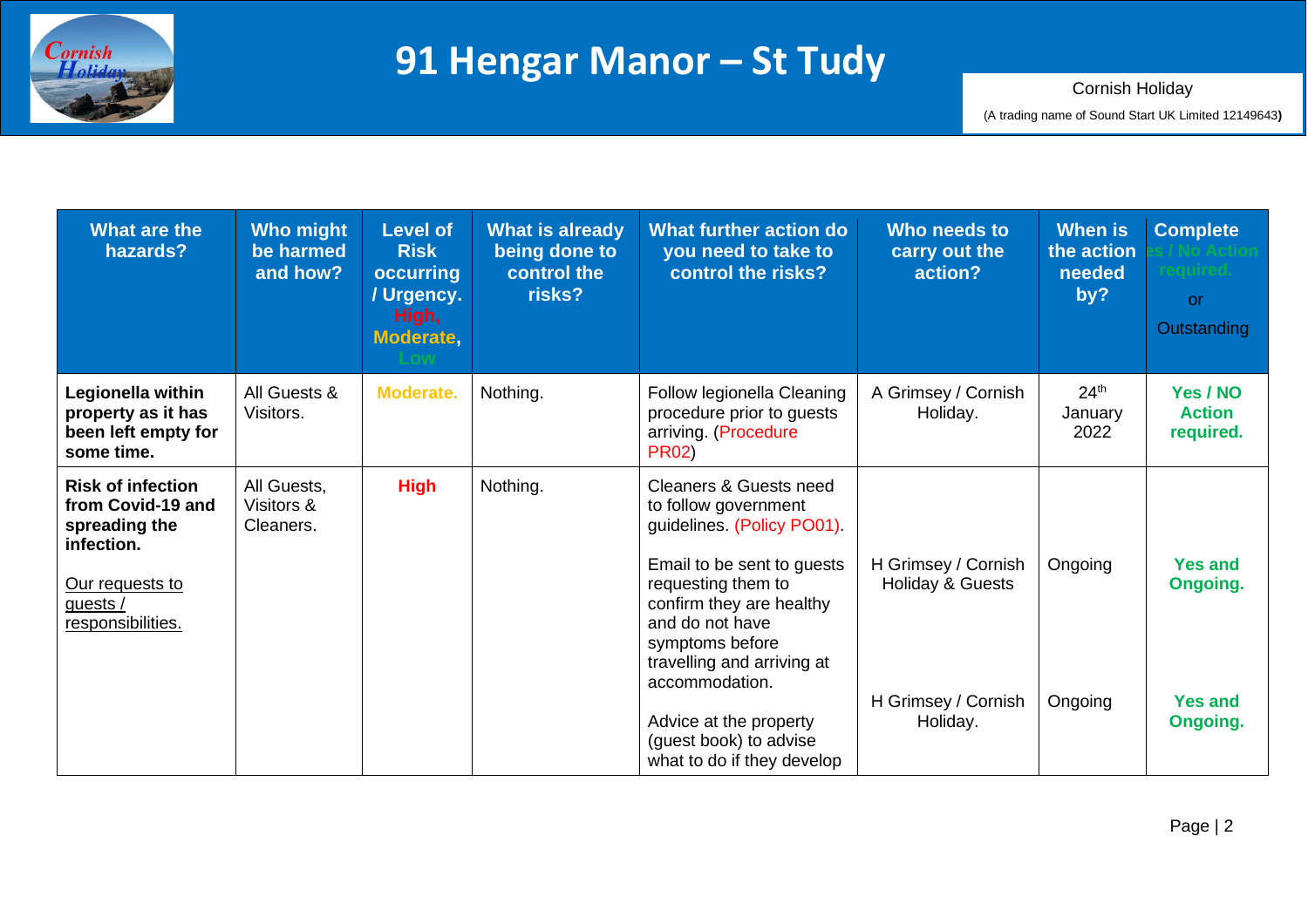

| What are the<br>hazards?                                        | <b>Who might</b><br>be harmed<br>and how? | <b>Level of</b><br><b>Risk</b><br>occurring<br>/ Urgency.<br>High,<br>Moderate, | <b>What is already</b><br>being done to<br>control the<br>risks? | What further action do<br>you need to take to<br>control the risks?                                                                                                                                                                                                                                                | Who needs to<br>carry out the<br>action? | <b>When</b> is<br>the action<br>needed<br>by? | <b>Complete</b><br>eauired.<br>or<br>Outstanding |
|-----------------------------------------------------------------|-------------------------------------------|---------------------------------------------------------------------------------|------------------------------------------------------------------|--------------------------------------------------------------------------------------------------------------------------------------------------------------------------------------------------------------------------------------------------------------------------------------------------------------------|------------------------------------------|-----------------------------------------------|--------------------------------------------------|
| Our requests to<br>guests $/$<br>responsibilities.<br>Continued |                                           |                                                                                 |                                                                  | symptoms while at the<br>property.<br>When vacating property<br>guests are requested to<br>strip beds and put linen<br>and towels in dissolvable<br>laundry bags, along with<br>loading and running the<br>dishwasher. This will help<br>minimise any risk to the<br>cleaners and possible<br>spread of the virus. | The Guests.                              | Departure<br>date and<br>ongoing.             | <b>Yes and</b><br>ongoing.                       |
|                                                                 |                                           |                                                                                 |                                                                  | Post-holiday Email<br>confirming the guests<br>were well on returning<br>home.                                                                                                                                                                                                                                     | H Grimsey / Cornish<br>Holiday & Guests  | Ongoing                                       | <b>Ongoing</b>                                   |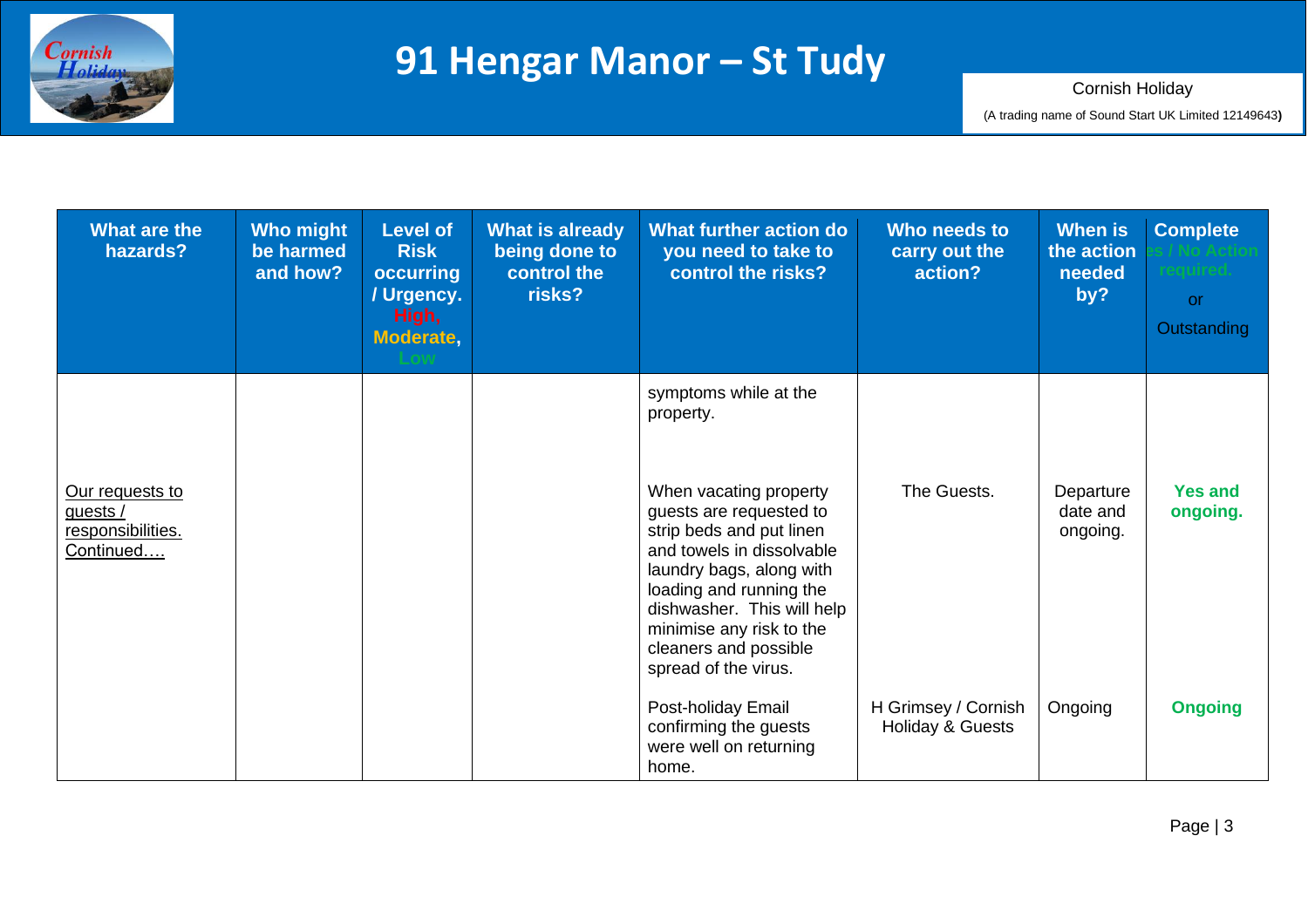

| What are the<br>hazards?                                                                                                                                                               | <b>Who might</b><br>be harmed<br>and how? | <b>Level of</b><br><b>Risk</b><br>occurring<br>/ Urgency.<br>High,<br>Moderate, | <b>What is already</b><br>being done to<br>control the<br>risks? | What further action do<br>you need to take to<br>control the risks?                                                                                                                                                                                              | Who needs to<br>carry out the<br>action? | When is<br>the action<br>needed<br>by? | <b>Complete</b><br>required.<br><b>or</b><br>Outstanding |
|----------------------------------------------------------------------------------------------------------------------------------------------------------------------------------------|-------------------------------------------|---------------------------------------------------------------------------------|------------------------------------------------------------------|------------------------------------------------------------------------------------------------------------------------------------------------------------------------------------------------------------------------------------------------------------------|------------------------------------------|----------------------------------------|----------------------------------------------------------|
| <b>Risk of infection</b><br>from Covid-19 and<br>spreading the<br>infection.<br>If the Cleaner is ill or<br>has symptoms.                                                              | All Guests,<br>Visitors &<br>Cleaners.    | <b>High</b>                                                                     | Nothing.                                                         | Cornish Holiday should be<br>informed as soon as<br>possible. The cleaner<br>MUST not attend the<br>accommodation and<br>suitable cover will be<br>arranged (Procedure<br><b>PR01)</b>                                                                           | H Grimsey / Cornish<br>Holiday.          | Ongoing.                               | <b>Yes and</b><br>ongoing.                               |
| <b>Risk of infection</b><br>from Covid-19 and<br>spreading the<br>infection.<br>Not cleaning to an<br>effective standard to<br>prevent the<br>transmission and<br>spread of the Virus. | All Guests,<br>Visitors &<br>Cleaners.    | <b>High</b>                                                                     | Nothing.                                                         | Covid-19 Cleaning<br>Procedure (Procedure<br>PR01) MUST be followed.<br>A laminated card to be left<br>in a prominent position at<br>the property to confirm<br>cleaning has taken place<br>and the Covid-19<br>procedure (Procedure<br>PR01) has been followed. | Cleaners.<br>Cleaners.                   | Ongoing<br>Ongoing                     | <b>Yes and</b><br>ongoing.<br><b>Yes and</b><br>ongoing. |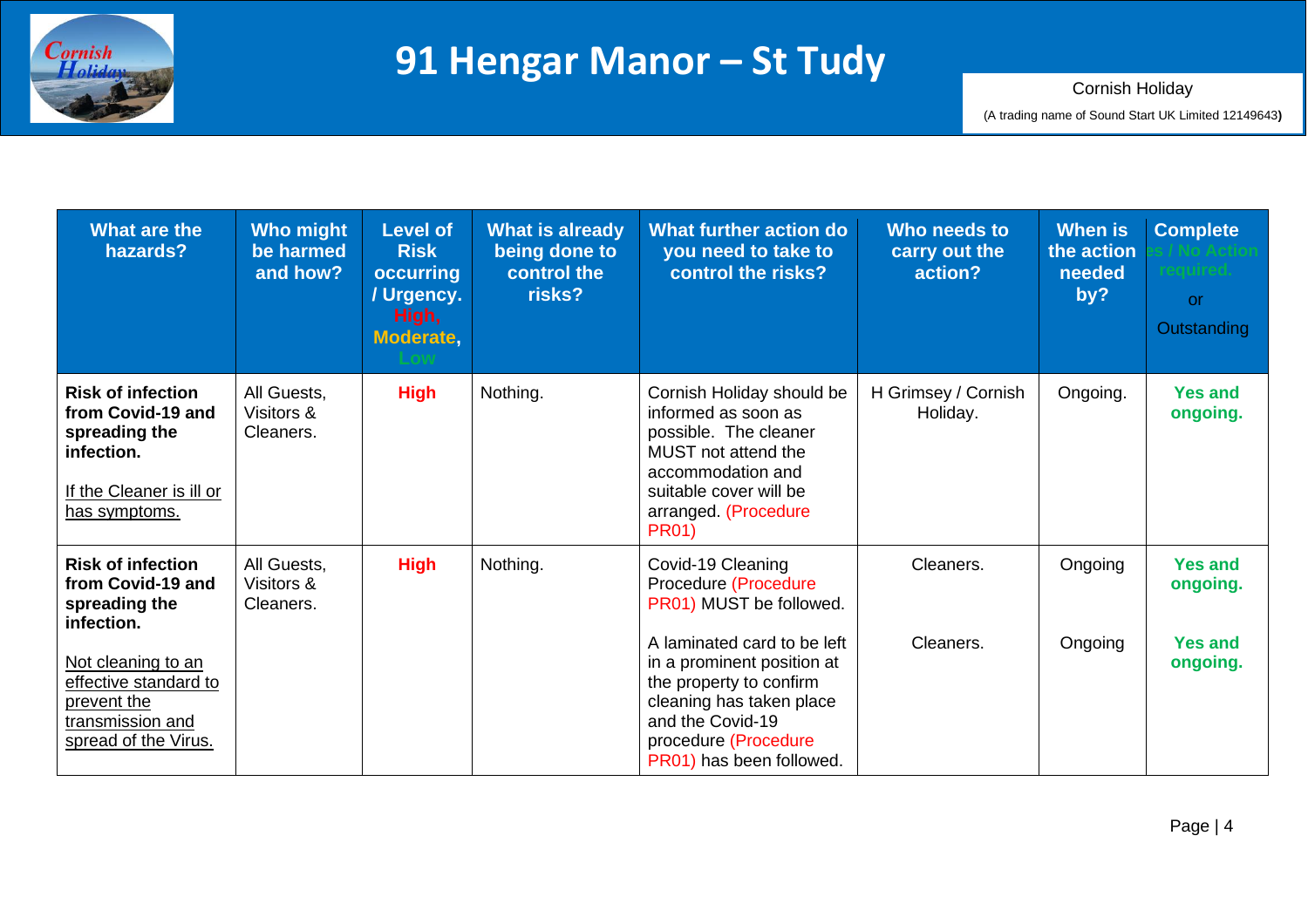

| <b>What are the</b><br>hazards?                                                                                                          | <b>Who might</b><br>be harmed<br>and how? | <b>Level of</b><br><b>Risk</b><br>occurring<br>/ Urgency.<br>High,<br>Moderate, | <b>What is already</b><br>being done to<br>control the<br>risks? | What further action do<br>you need to take to<br>control the risks?                                                                                                                                                           | Who needs to<br>carry out the<br>action?                                                                                                           | <b>When is</b><br>the action<br>needed<br>by? | <b>Complete</b><br>or.<br>Outstanding |
|------------------------------------------------------------------------------------------------------------------------------------------|-------------------------------------------|---------------------------------------------------------------------------------|------------------------------------------------------------------|-------------------------------------------------------------------------------------------------------------------------------------------------------------------------------------------------------------------------------|----------------------------------------------------------------------------------------------------------------------------------------------------|-----------------------------------------------|---------------------------------------|
|                                                                                                                                          |                                           |                                                                                 |                                                                  | Staff trained to an<br>acceptable standard to<br>understand Covid-19<br>cleaning (Policy PO01).<br>Either Virtual College,<br>Schuelke or other online<br>courses of an adequate<br>standard to be taken and<br>certificated. | Cleaners. / Cornish<br>Holiday.                                                                                                                    | Ongoing                                       | <b>Yes</b>                            |
| <b>Risk of infection</b><br>from Covid-19 and<br>spreading the<br>infection.<br>Guest developing<br>symptoms or falling<br>unwell at the | All Guests,<br>Visitors &<br>Cleaners.    | <b>High</b>                                                                     | Nothing.                                                         | Covid-19 Policy and<br><b>Cleaning Criteria (Policy</b><br>PO01) MUST be followed.<br>This advises the guest to<br>travel home if well enough<br>and self-isolate. They<br><b>MUST inform Cornish</b><br>Holiday.             | R & M Cleaners /<br>24 hr Response:<br>07774 931 044<br>The Store, 28a North<br>Parade, Camborne,<br>Cornwall, TR14 8BL<br>http://rmcleaners.co.uk | Ongoing.                                      | <b>Yes and</b><br>ongoing.            |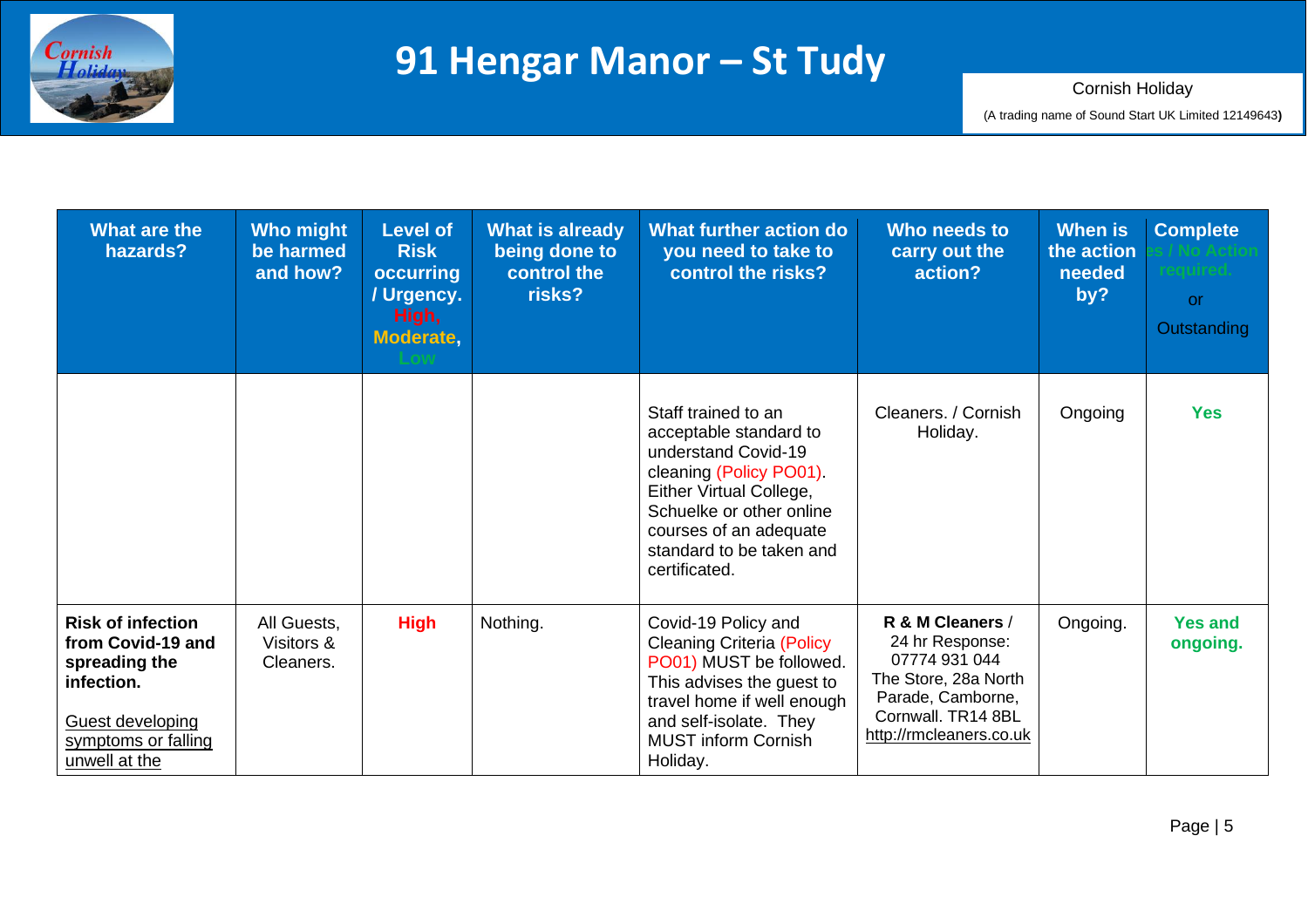

| What are the<br>hazards?                                                                                             | <b>Who might</b><br>be harmed<br>and how? | <b>Level of</b><br><b>Risk</b><br>occurring<br>/ Urgency.<br>High,<br>Moderate, | <b>What is already</b><br>being done to<br>control the<br>risks? | What further action do<br>you need to take to<br>control the risks?                                                                                                                                                                                                                                                                         | Who needs to<br>carry out the<br>action? | <b>When is</b><br>the action<br>needed<br>by? | <b>Complete</b><br><b>or</b><br>Outstanding |
|----------------------------------------------------------------------------------------------------------------------|-------------------------------------------|---------------------------------------------------------------------------------|------------------------------------------------------------------|---------------------------------------------------------------------------------------------------------------------------------------------------------------------------------------------------------------------------------------------------------------------------------------------------------------------------------------------|------------------------------------------|-----------------------------------------------|---------------------------------------------|
| property or having a<br>positive lateral flow<br>or PCR test.                                                        |                                           |                                                                                 |                                                                  | Cornish Holiday will then<br>leave the property empty<br>without access for a<br>minimum of 72 hrs and /<br>or have the property<br>professionally cleaned.                                                                                                                                                                                 |                                          |                                               |                                             |
| <b>Risk of infection</b><br>from Covid-19 and<br>spreading the<br>infection.<br><b>Guest Comfort and</b><br>support. | All Guests,<br>Visitors &<br>Cleaners.    | <b>High</b>                                                                     | Nothing.                                                         | To protect guests and<br>improve their comfort and<br>safety we have introduced<br>enhanced cleaning criteria<br>(Procedure PR01), Hand<br>Sanitisers have been put<br>up outside and inside the<br>property. Covid-19 online<br>training for cleaners, and<br>a 50ml hand sanitiser<br>bottle, face masks and a<br>packet of antibacterial | Cleaners. / Cornish<br>Holiday.          | Ongoing                                       | <b>Yes and</b><br>ongoing.                  |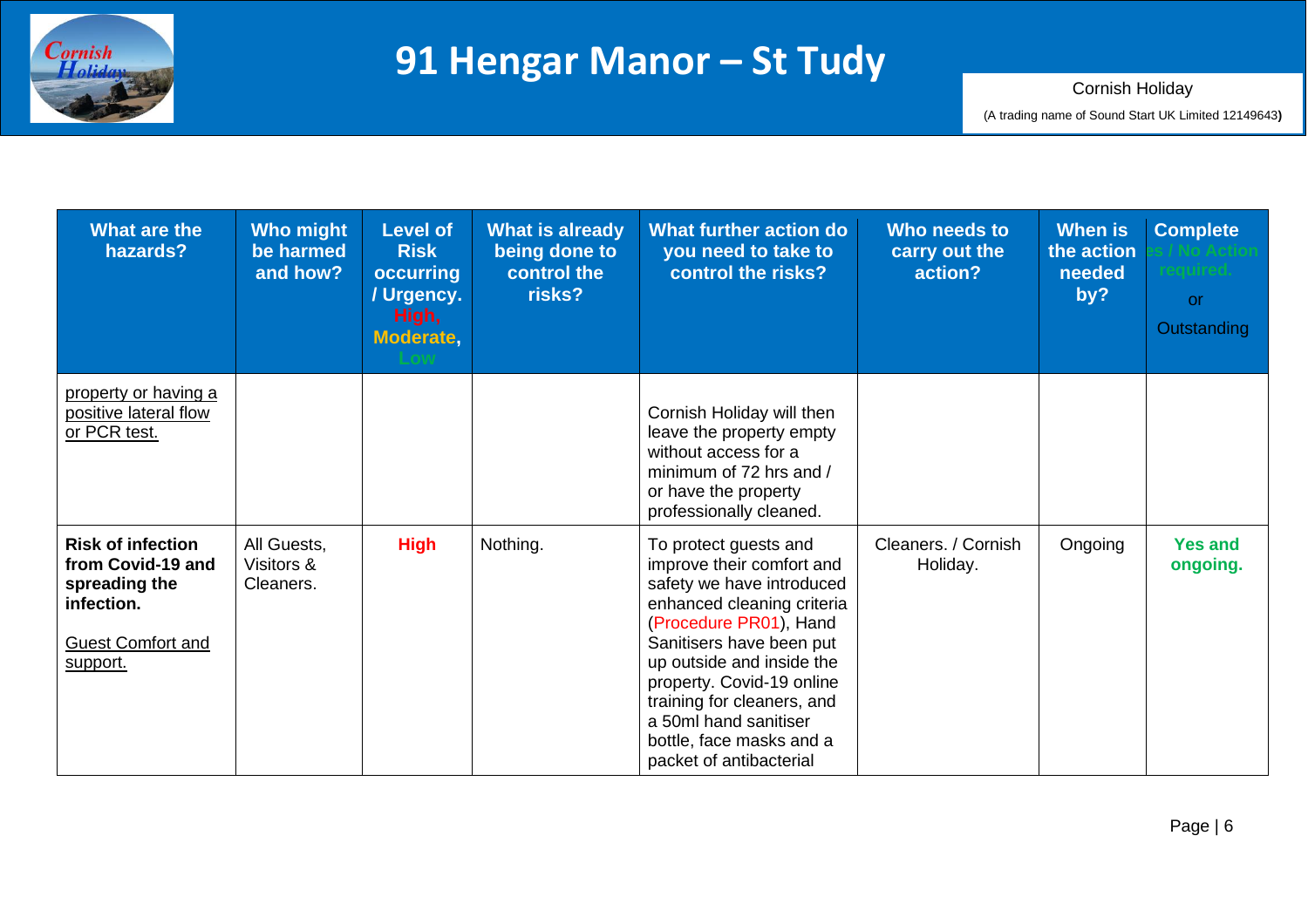

| What are the<br>hazards?                                            | <b>Who might</b><br>be harmed<br>and how?           | <b>Level of</b><br><b>Risk</b><br>occurring<br>/ Urgency.<br>High,<br>Moderate, | <b>What is already</b><br>being done to<br>control the<br>risks? | What further action do<br>you need to take to<br>control the risks?        | Who needs to<br>carry out the<br>action?                                                                                                                       | <b>When is</b><br>the action<br>needed<br>by?          | <b>Complete</b><br>reauired.<br><b>or</b><br>Outstanding                                         |
|---------------------------------------------------------------------|-----------------------------------------------------|---------------------------------------------------------------------------------|------------------------------------------------------------------|----------------------------------------------------------------------------|----------------------------------------------------------------------------------------------------------------------------------------------------------------|--------------------------------------------------------|--------------------------------------------------------------------------------------------------|
|                                                                     |                                                     |                                                                                 |                                                                  | wipes will be supplied to<br>the guests staying. (Policy<br>PO01)          |                                                                                                                                                                |                                                        |                                                                                                  |
| <b>PATS Testing of</b><br><b>Electrical Items</b>                   | All Guests &<br>Visitors.                           | Low                                                                             | <b>Annual PATS Test</b><br>is carried out.                       | Ensure PATs Test is up to<br>date.                                         | Competent<br>organisation suggest<br><b>Green Sparks</b><br>Electrics who we<br>have used at other<br>properties. Carried<br>out on 1 <sup>st</sup> April 2021 | 30/11/2022                                             | <b>Outstanding.</b>                                                                              |
| <b>Fire. Fire</b><br><b>Extinguishers / Fire</b><br><b>Blankets</b> | All Guests,<br>Visitors and<br>other<br>properties. | Low                                                                             | Fire Blanket & Fire<br>Extinguisher<br>located in kitchen.       | Ensure these are in date<br>and maintained. Last<br>carried out March 2020 | Certified competent<br>person.                                                                                                                                 | 24/01/2022<br>Last<br><b>Carried Out</b><br>24/01/2022 | Yes / No<br><b>Further</b><br><b>Action</b><br><b>Required.</b><br><b>Next Due</b><br>23/01/2023 |